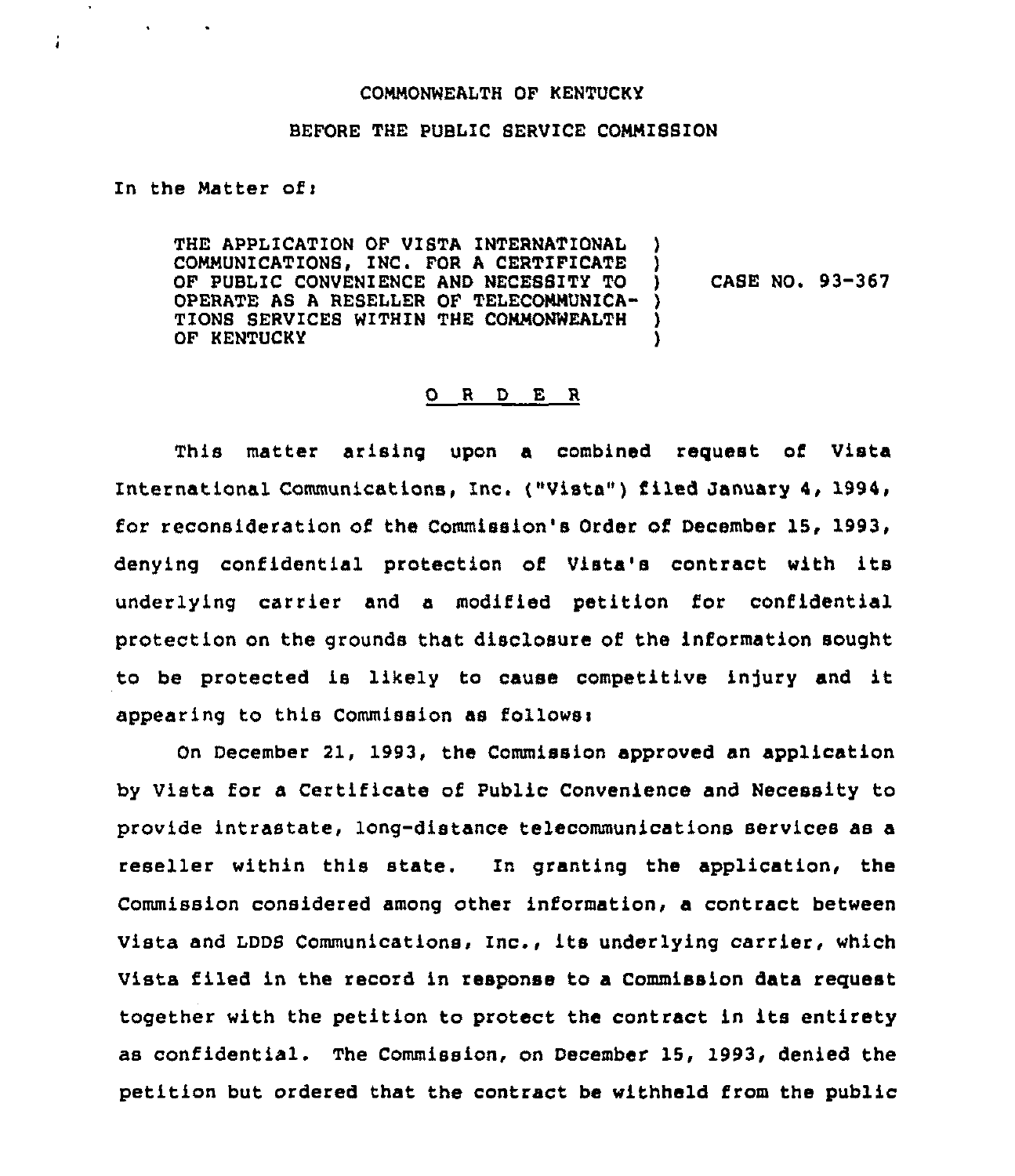record for twenty days to allow Vista to file <sup>a</sup> new petition. On January 4, 1994, Vista filed this combined request, which unlike the original petition, identifies those portions of the contract which Vista contends are entitled to confidential protection.

 $\ddot{\phantom{1}}$ 

 $\bullet$ 

KRB 61.872(1) requires information filed with the Commission to be available for public inspection unless specifically exempted by statute. Exemptions from this requirement are provided in KRB 61.878(1). That section of the statute exempts 11 categories of information. One cateqory exempted in subparagraph (c) of that section is commercial information confidentially disclosed to the Commission. To qualify for that exemption, it must be established that disclosure of the information is likely to cause substantial competitive harm to the party from whom the information was obtained. To satisfy this test, the party claiming confidentiality must demonstrate actual competition and a likelihood of substantial competitive in]ury if the information is disclosed. Competitive injury occurs when disclosure of the information gives competitors an unfair business advantage.

The information sought to be protected provides the length of the contract term between Vista and its underlying carrier and the rate to be charged Vista by the underlying carrier for the services provided. Vista's competitors could use this information to determine Vista's operating costs which would assist them in developing competing market strategies. Therefore, disclosure of the information is likely to cause Vista competitive injury and the information should be protected as confidential.

 $-2-$